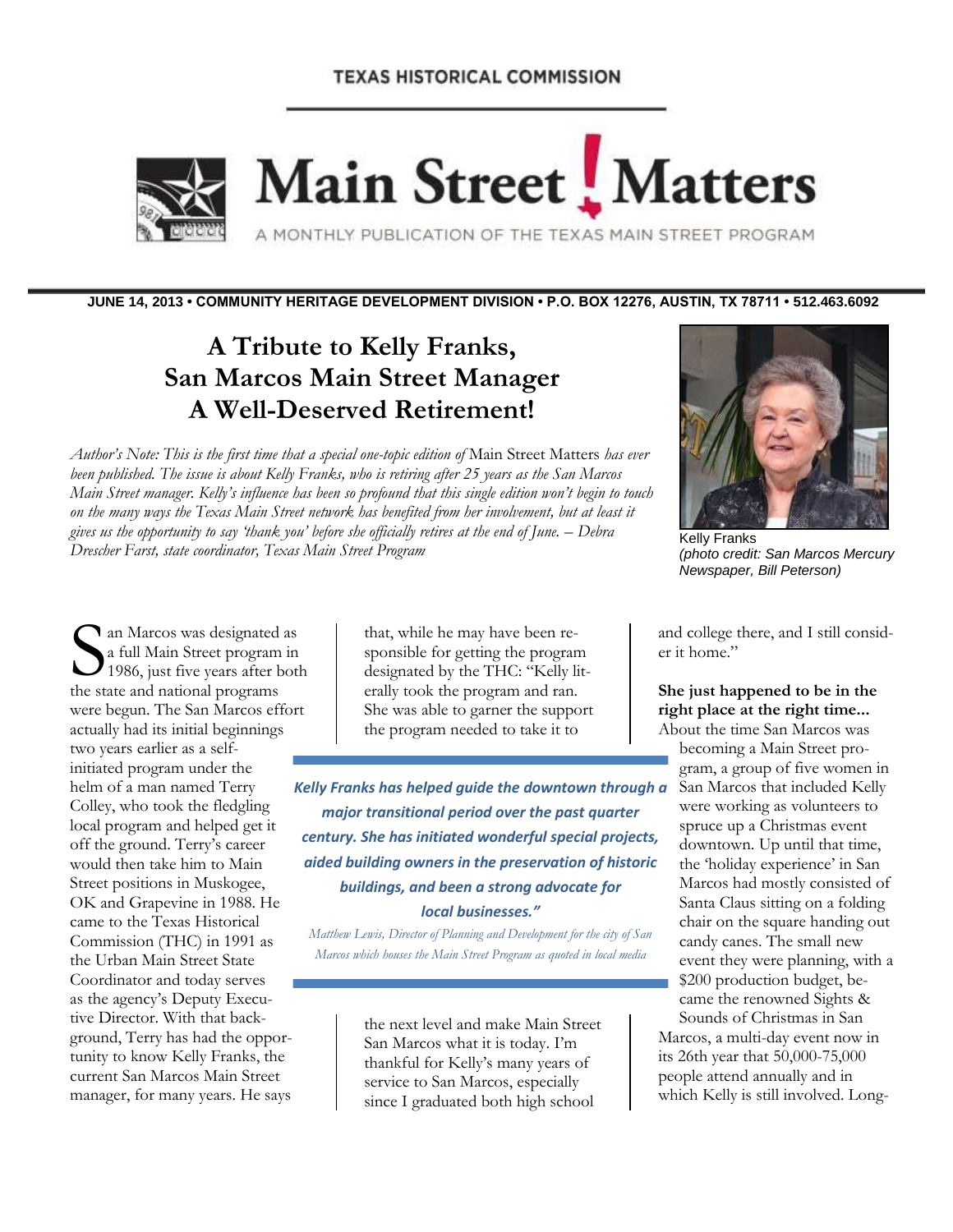time community volunteer Ronald Jager recalls that the event name was Kelly's winning choice among several suggestions, and that Kelly has been "a guiding light for the Christmas event ever since." He remembers that even before the initiation of that event, Kelly had already been involved in San Marcos' participation in the state's Sesquicentennial extravaganza; she was a director of the high school's Junior Miss program; and was also a founding member of the San Marcos Performing Arts Association which initiated "Summer in the Park" in June of 1987, followed by the "Sights & Sounds of Christmas" in early December.

Through that early community activism, Kelly learned about the vacancy in the Main Street program and thought it was something she'd do temporarily "until they found the right person." She was initially hired as a part-time employee and worked out of her home. With her degree in physical therapy and 15 years experience in that field, Kelly didn't envision the Main Street position would be a long-time gig for her.

The San Marcos Main Street board has a now-legendary biscuit-making operation during Sights & Sounds



Dutch oven biscuit making by the San Marcos Main Street Board funds their retreat.

that they have led for the past decade. People stand in line an hour or more for a biscuit, which are made in Dutch ovens over an open fire. Last year, 6,600 biscuits were served, cooked over 14 fires with 8 Dutch ovens going at a time! With the 'biscuit proceeds', the Main Street board travels every other year to a sister Main Street community for their annual planning retreat. They spend time not only in teambuilding exercises for their own program, but the sister Main Street city becomes an on-site learning laboratory for them as well.

## **Downtown San Marcos, the early years**

So, what was downtown San Marcos like in the 1980s? San Marcos had been a designated Main Street community for only a few years. The state program was relatively new, as was the national roll-out of the Main Street approach. In essence, everyone was growing up together. Kelly recalls that at that time, there were 15 vacant buildings around the square and five "scary and seedy" tattoo parlors. Many buildings were slipcovered, and in other places, windows were boarded up. Several years would still go by before the 1996 restoration of the Hays County Courthouse, now the square's centerpiece. Kelly recalls one property owner in particular at that time, a multi-building property owner named Lupe Carbajal, who was "the first one to take a chance on downtown in a significant way and then it snowballed after that. When he started, and others saw the results, they began to work on their buildings, too." Kelly points out that all of these years later, Mr. Carbajal still owns downtown property.



The San Marcos Main Street "Brain Trust": Main Street manager Kelly Franks and assistant Barb Payne.

## **Downtown San Marcos, now**

Anyone who knows Main Street knows that the national 'mantra' is incremental progress over time. In 1999, the National Main Street Center rolled out a recognition program nationwide that looked at ten different elements a Main Street program needed to be truly successful. This Ten Criteria annual report, as it is called in Texas, is completed by each local Main Street manager to show measurable annual progress in implementing the Main Street Four Point Approach™. Only three long-time Texas Main Street communities -- Elgin, Seguin and San Marcos – have been Nationally Accredited every year. Kelly has been the San Marcos Main Street manager during this entire time.

More than \$56.5 million has been reinvested into the Main Street district, according to the program's reinvestment reports. More than 1,000 jobs have been created and 231 businesses have been created, relocated or expanded into the district during that time. Just as impressive is that local stakeholders have contributed almost 16,000 volunteer hours in support of San Marcos Main Street in the past 14 years!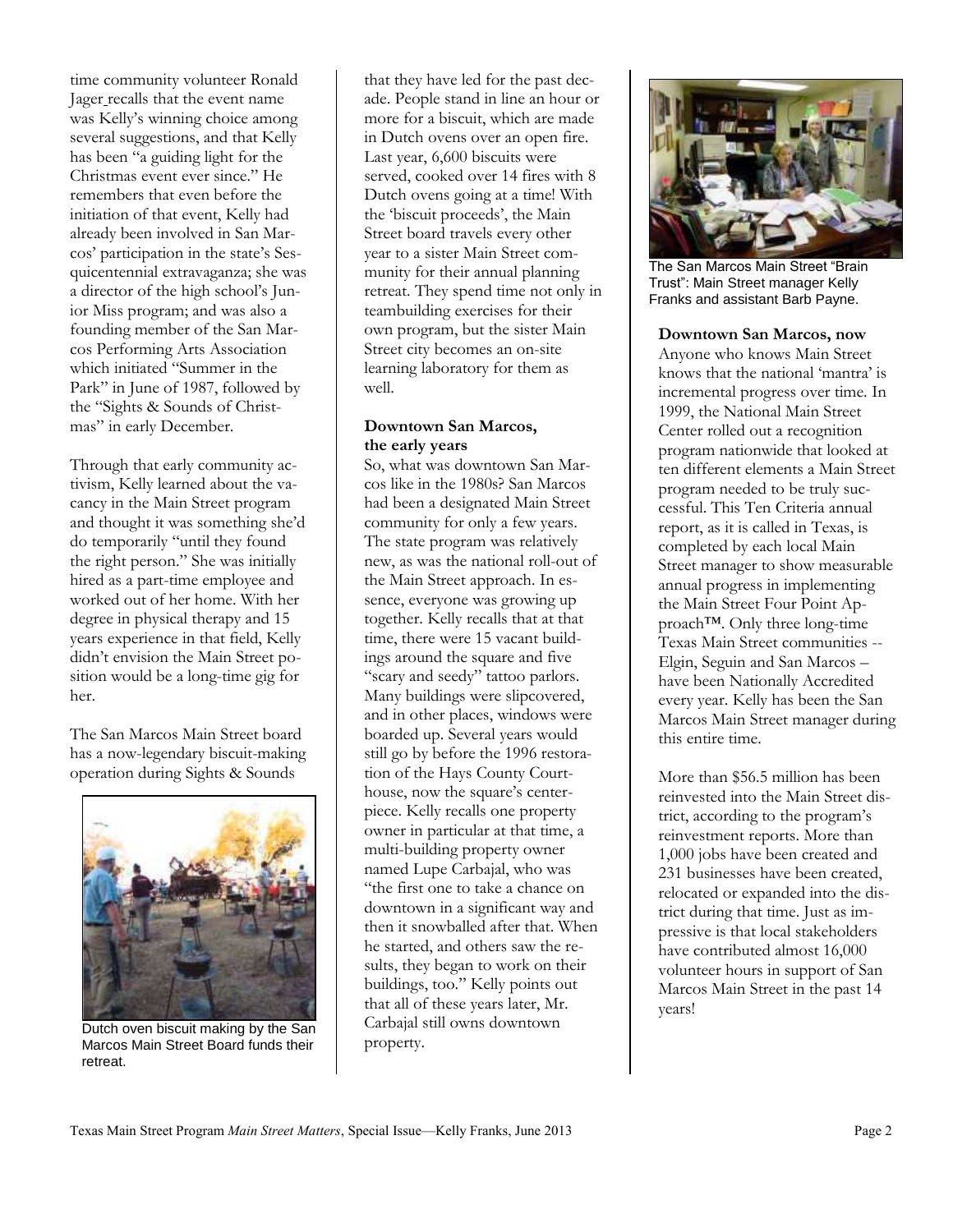

Downtown San Marcos has gone from needy (above) in the 1980s to America's Most Beautiful Town Square in 2013 as named by Travel+Leisure magazine (below). [\(www.travelandleisure.com/articles/americas-most-beautiful-town-squares.html/14\)](http://www.travelandleisure.com/articles/americas-most-beautiful-town-squares.html/14) Photo credit for center night scene on Hopkins Street below: Don Anders



Current activities show just how far San Marcos has come. Matthew Lewis, who directs the city's Planning and Development Services Department where Main Street is housed, points out that San Marcos is the fastest growing mid-sized city in the United States, according to the U.S. Census. Over the last few years, he says, the department has taken a proactive community approach to updating its plans and protecting the appeal of the downtown. "In 2010 the city extracted the DNA of the courthouse square and the buildings that bound it and recoded it into the San Marcos SmartCode. The SmartCode was a deliberately chosen tool to spur reinvestment in the downtown area. We meticulously studied the elements of the building blocks that make up our square and used those parameters to write the new code," he states. That was followed by a "synoptic survey" to study sidewalk widths, building heights, the height and construction of the arcade, galleries and awnings, the lot di-

mensions, and placement of structures on the lots. The process also included enhancing SmartCode with a set of architectural standards to allow flexibility for new design while preserving the existing makeup of the current built environment. This part of the process, which included public input, passed all boards, commissions and council unanimously.

After the mandatory SmartCode was in place for the downtown area, staff worked with Hays County and the City Council to establish a Tax Increment Reinvestment Zone (TIRZ). Both entities agreed to a 70% Assessed Valuation (AV) capture rate. This is a much larger allocation than any TIRZ the city or the county have committed to, says Lewis. In fact, most TIRZ in the state capture around 25%- 30% AV, he adds. "The SmartCode partnered with the TIRZ has created a predictable environment for the community and the development community. Within one year of the SmartCode adoption there



Kelly visiting with a property owner during the program's early years and leading a group during a summer Main Street manager training session on downtown safety.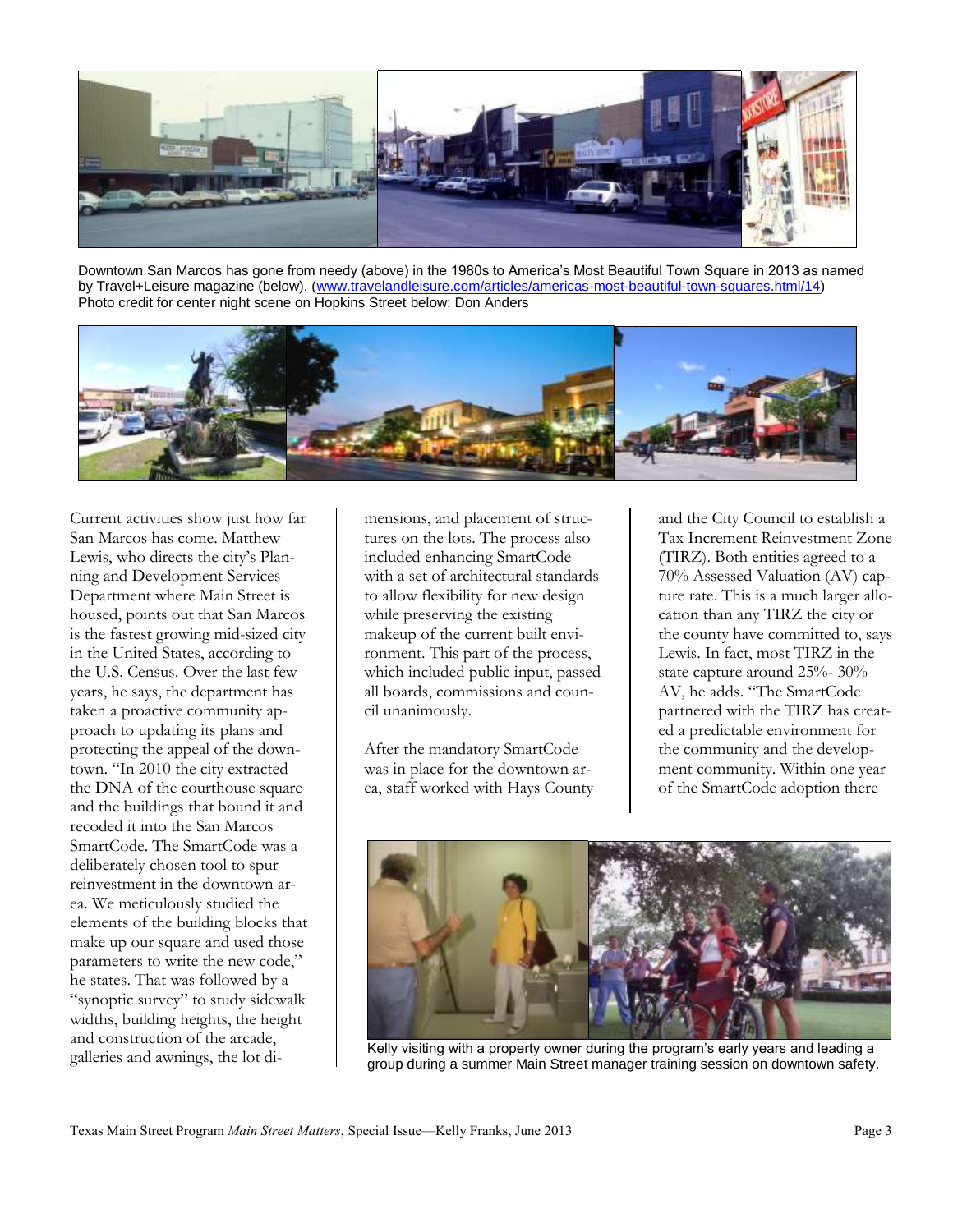has been a substantial \$23 million dollars of improvements into the district. The years before the SmartCode and TIRZ were in place, totaled about \$2 million dollars of improvements in the district". The city's commitment to downtown also includes a range of traffic calming, infrastructure and aesthetics projects underway to increase the district's pedestrian friendliness.

San Marcos received the First Lady's Texas Treasures Award from the Texas Historical Commission in 2010 and just this year, Travel+Leisure magazine named San Marcos as having one of America's Most Beautiful Town Squares. Certainly, Kelly's 25 years of working hard for the San Marcos Main Street Program helped make that award possible.



Kelly is a regular presence in downtown. She knows everyone and everyone knows her. Here, she strolls with assistant Barb Payne and San Marcos Development Services Director Matthew Lewis in April 2013.

## **Stories to tell**

So, with a 25-year Main Street career under her belt, there's no shortage of stories people have to tell about Kelly...

Melissa Millecam, the city's communications director, recalled several of those stories in her introduction of Kelly at an awards ceremony several years ago.

In the early 1990s, Millecam remembers patrolling the courthouse square and vendor booths as 'security detail' all night long,



Board members and friends accepting the 2004 Texas Downtown Association award from TDA President Keith Parkhurst (third from left) for the H.Y Price Senior Center, San Marcos. (Photo courtesy of Ronald B. Jager)

prior to a Sights & Sounds event because of a mix-up that resulted in official security not showing up. There were several inebriated 'visitors' downtown that wanted to sleep in the empty booths for the night.

Although the walkie talkies the pair was using only transmitted between the two of them, they bluffed the 'visitors' into thinking they had a direct line to the police and encouraged their departure by making them think police were on their way. Ever faithful, the two circled



Kyle Maysel, one of Kelly's many admirers and Main Street volunteers

the square all night long until relief finally came at 5 a.m.

Kelly can also take credit for breaking up a gang attack on the square and saving Frosty the Snowman. In 1993, some purported gang members from out of town beat up a costumed Frosty the Snowman entertaining kids on the square. Kelly followed them around the Courthouse in the dark calling after them until they finally ran away.

Then, there was 'The Great Egret Caper In Which Kelly Broke Up A Police Sting Operation'. During this great adventure, as the story goes, Kelly was preparing for the annual Texas Natural and Western Swing Hall of Fame Show when a flock of egrets descended on the pecan trees at the courthouse. It is recalled that there were hundreds of squawking, messy egrets. To try to spur their departure, Kelly and a county employee first hung out noisy bells, which didn't work. Then they put up plastic owls as a scare tactic. That didn't work either. By this time (again, as the story goes), 'it was raining egret poo all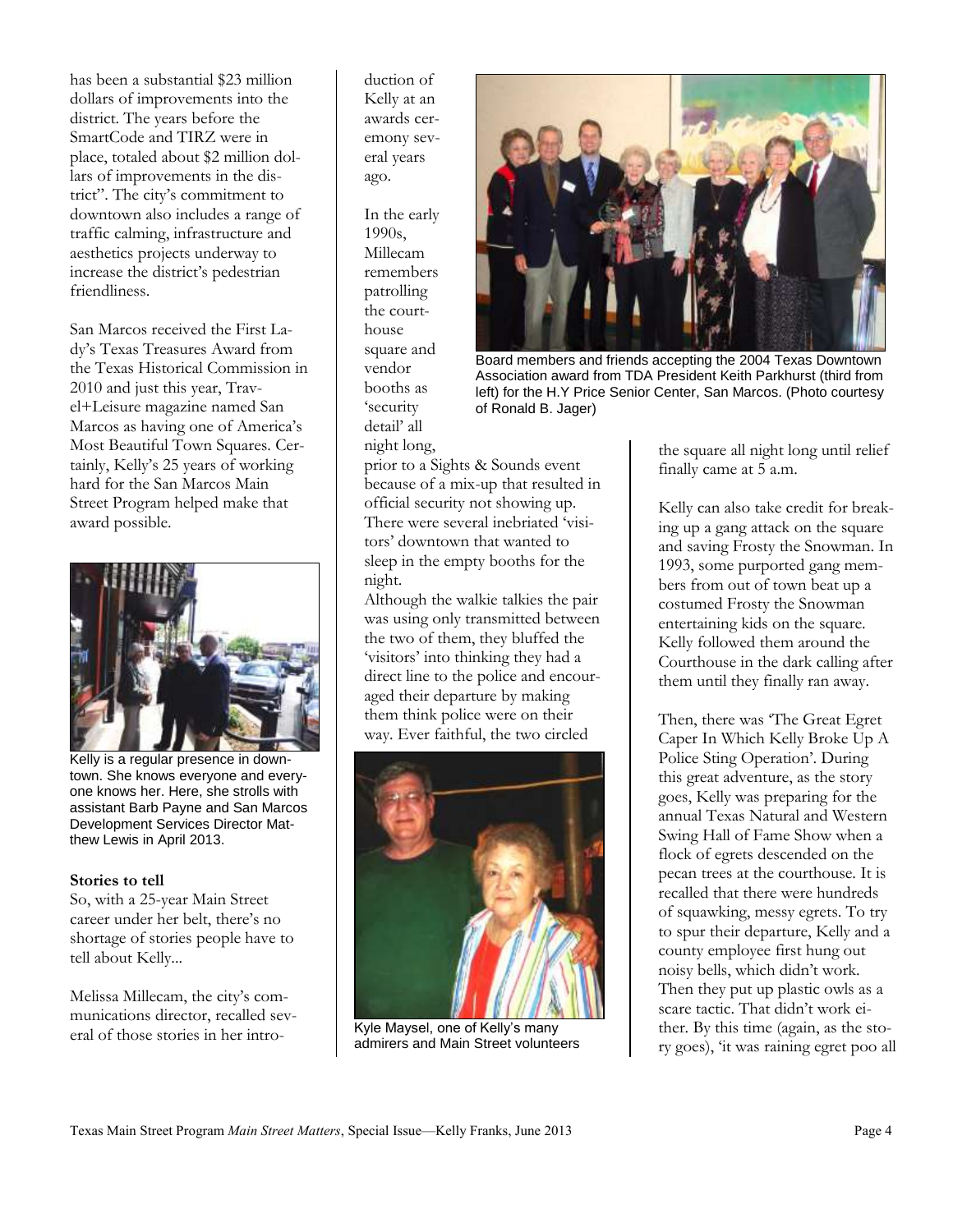over the courthouse grounds'. The next step, spraying the egrets with cannonades of water from a fire truck, annoyed the birds enough that they flew away. Yeah! Problem solved! Pretty soon, much to the annoyance of Kelly and the county employee, the birds returned. The duo decided that firing blanks from a birding gun into the air might do the trick.

What Kelly and her helper didn't know was that, at that exact time, the police department had a sting

**Kelly was presented the 2006 Anice B. Read award from the THC by then-Commissioner Jane Barnhill and former THC Executive Director Larry Oaks.**

operation underway downtown.

Kelly and her cohort began firing blanks from the bird guns into the pecan trees at the courthouse. The egrets began flying away in great alarm. The police department, hearing gunshots, thought their sting operation had been compromised and swarmed into downtown with many police cars, sirens wailing.

The sting operation was over compromised by a colony of egrets and Kelly Franks. The small ray of good news in the whole story is that the egrets did fly away, never to return!

Kyle Maysel, a San Marcos attorney who has had a downtown presence for 30 years, recalls a number of years ago when a well-known trailriding group came through downtown San Marcos heading from Austin to the San Antonio Livestock Show and Rodeo. As the

horses and riders were heading out of downtown Kyle looked to the end of the line and saw Kelly there, broom and dustpan in hand picking up the horses' 'left-behinds.' That's commitment to a clean downtown! Kyle also fondly remembers an antique car race that happened in downtown San Marcos about a decade ago. He showed up to volunteer for the event and found

from the Texas Downtown Association in 2004. The renovation of this important downtown structure had been undertaken by the Greater San Marcos Area Seniors Association. At the awards banquet, Jager remembers Kelly jumping to her feet when the award was announced ("A very undignified thing for this low-keyed lady to do," he says.) It was quite a treat



Kelly at a barricade waiting for her police back-up to manage that part of the race security. Kelly had to run off to take care of some other business and told him to guard this section for a little while until she got back. Unfortunately, Kelly got tied up with other business and did not come back for the better part of the day. When asked why he stayed so long without any real business to attend to at the barricade, Kyle simply replied: "Because Kelly told me to."

Jager, the community volunteer, also remembers when Kelly nominated the renovation of the Old First Christian Church for a statewide adaptive reuse award

that Kelly later took the official awards photograph with the Senior Center board as she is widely known for her distaste of being in photographs. (see photo)

Volunteers Valerie Creveling and Jon Agee similarly have fond memories of the hard work they were led

by Kelly to do, including a 1987 initiative by Kelly to upgrade downtown's worn-out Christmas decorations and prepare for Sights & Sounds—with no budget, of course. "I don't know where she got the supplies, but we ended up with miles of garland to be fluffed, and lights to wrap around the trees on the lawn of the courthouse," recalls Valerie. "For several weeks… a group of volunteers Kelly had gathered met after work to fluff garland. We sat on the floor of the courthouse and worked until we were goofy with exhaustion. We recruited family and friends to help erect the concession stands and other buildings, and to wrap lights in the trees. We then begged for the